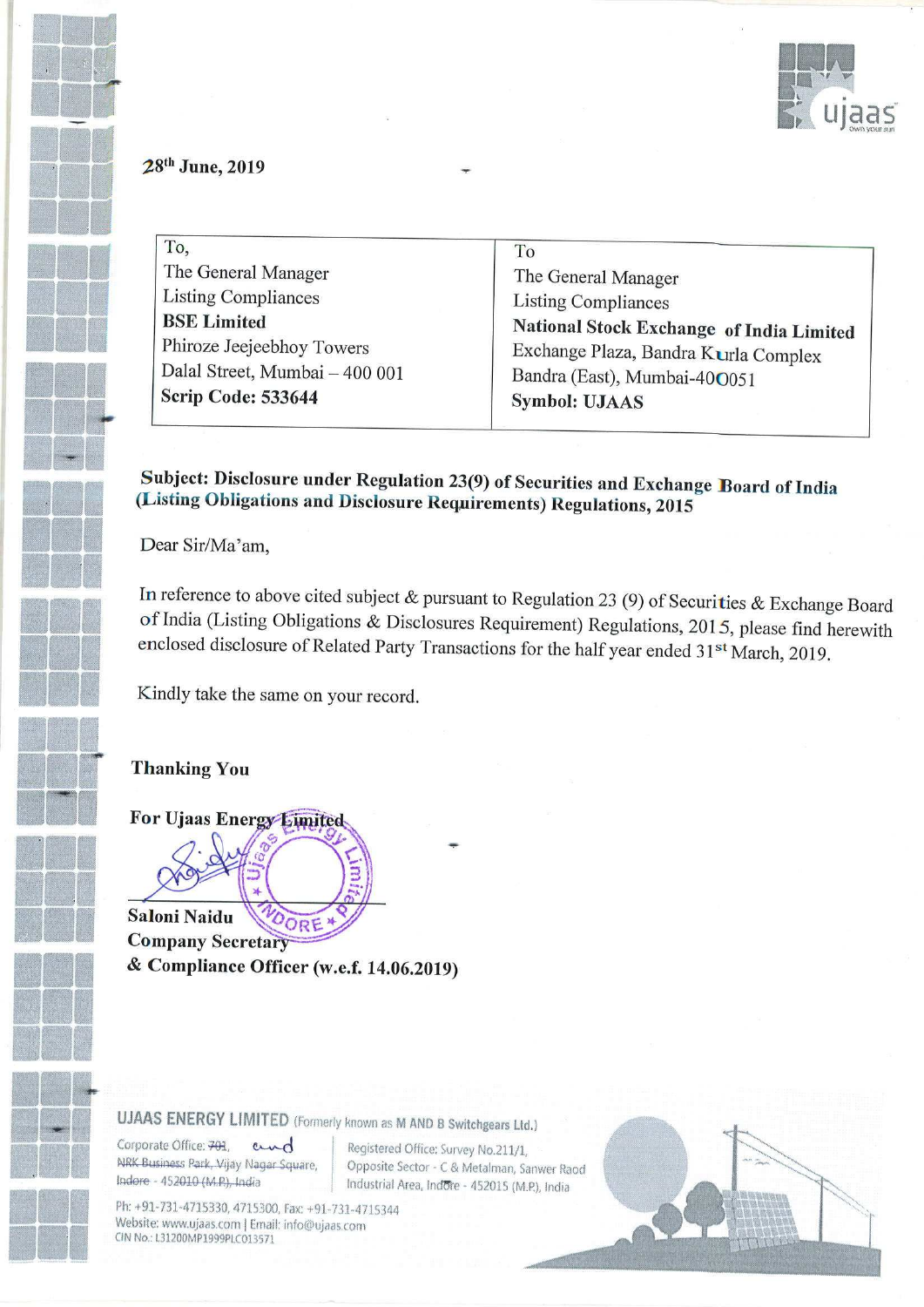## 1) DISCLOSURE OF RELATED PARTIES:

| S.No.          | <b>Name of Related Party</b>       | Relationship                                                            |
|----------------|------------------------------------|-------------------------------------------------------------------------|
|                | Mr. Shyamsunder Mundra             | Key Managerial Personnel                                                |
| 2              | Mr. Vikalp Mundra                  | Key Managerial Personnel                                                |
| 3              | Mr. Anurag Mundra                  | Key Managerial Personnel                                                |
| $\overline{4}$ | Ms. Shilpi Singh (upto 31.05.2019) | Key Managerial Personnel                                                |
| 5              | Mr. Piyush Kumar Sinha             | Independent Director                                                    |
| 6              | Mrs. Yamini Karmarkar              | Independent Director                                                    |
| 7              | Mr. Prakash Dandekar               | Independent Director                                                    |
| 8              | Eizooba Energy One Limited         | Subsidiary Company<br>(ceased<br>to be<br>Subsidiary w.e.f. 22.03.2019) |
| $\circ$        | Blue River Finvest Private Limited | Company where Directors are Interested                                  |

# 2) DISCLOSURE OF TRANSACTIONS WITH RELATED PARTIES:

(Amt. in Lakhs)

| Particulars                        | As on 31st March, 2019 |
|------------------------------------|------------------------|
| <b>Remuneration paid</b>           |                        |
| Mr. Shyamsunder Mundra             | Nil                    |
| Mr. VikalpMundra                   | Nil                    |
| Mr. Anurag Mundra                  | Nil                    |
| Ms. Shilpi Singh                   | 3.60                   |
| <b>Interest Income</b>             |                        |
| Eizooba Energy One Limited         | Nil                    |
| <b>Rent Income</b>                 |                        |
| Blue RiverFinvest Private Limited  | 0.29                   |
| <b>Sale of Fixed Assets</b>        |                        |
| Blue River Finvest Private Limited | 68.89                  |
| <b>Interest Paid</b>               |                        |
| Mr. Shyamsunder Mundra             | 2.01                   |
| Mr. VikalpMundra                   | 0.21                   |
| Mr. Anurag Mundra                  | 1.07                   |
| Blue River Finvest Private Limited | 6.24                   |
| Investment at the year end         |                        |
| Eizooba Energy One Limited         | Nil<br>Ener            |
|                                    | S<br>$\sigma$          |